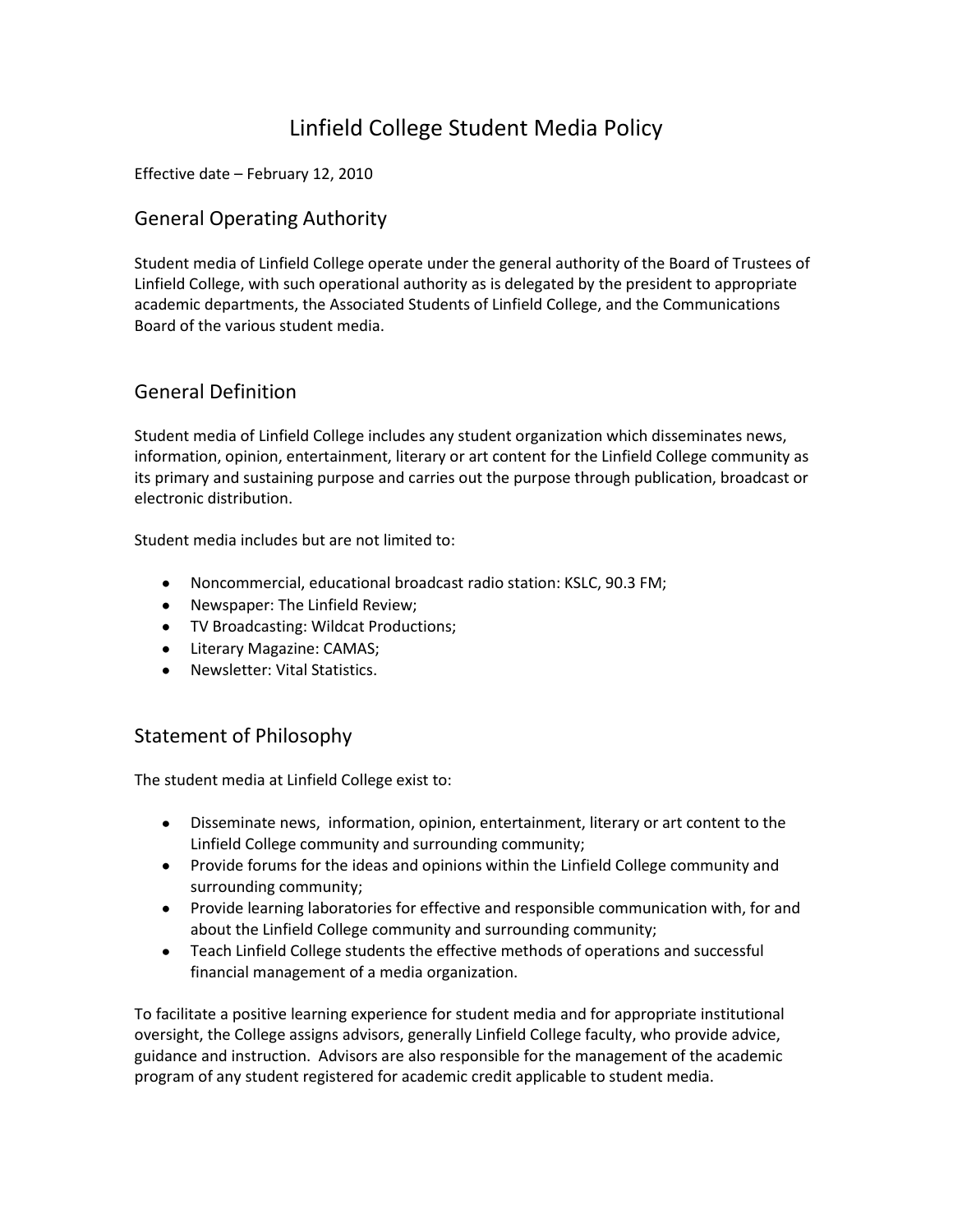The student media structure also includes a Communications Board to discuss matters regarding student media. The By-Laws of The ASLC includes information about the Communications Board. The Board manages its own portion of the budget as determined by the Associated Students of Linfield College, including the allocation of funding among the student media.

The Communications Board for the McMinnville Campus is comprised of student representatives as follows:

- KSLC FM radio general manager;
- Linfield Review editor-in-chief;
- Wildcat Productions executive producer;
- CAMAS editor.

The Vital Statistics Newsletter on the Portland Campus is facilitated by the Associated Students of Linfield College – Portland Campus.

#### Responsibility

The Federal Communications Commission (FCC) has authorized Linfield College as licensee of a radio broadcast station KSLC. Responsibilities for the operations of KSLC are delegated by the president of the college to the radio station's advisor and general manager, who together assure the operation of the station follows the rules and regulations of the FCC. No one acting on behalf of the college may limit or attempt to control the content of KSLC material protected by the First Amendment.

Responsibilities for the operations of The Linfield Review newspaper are delegated by the president of the college to The Linfield Review advisor and editor-in-chief. The editor-in-chief and his/her designates have the authority to make all content decisions without censorship or advance approval. No one acting on behalf of the college may limit or attempt to control the content of Linfield Review material protected by the First Amendment.

Responsibilities for the operations of Wildcat Productions are delegated by the president of the college to the Wildcat Productions advisor and student executive producer. No one acting on behalf of the college may limit or attempt to control the content of Wildcat Productions material protected by the First Amendment.

Responsibilities for the operations of CAMAS are delegated by the president of the college to the Department of English, the CAMAS advisor and student editor. No one acting on behalf of the college may limit or attempt to control the content of CAMAS material protected by the First Amendment.

Responsibilities for the operations of Vital Statistics Newsletter are delegated by president of the college to the Vital Statistics advisor and student newsletter board. No one acting on behalf of the college may limit or attempt to control the content of Vital Statistics material protected by the First Amendment.